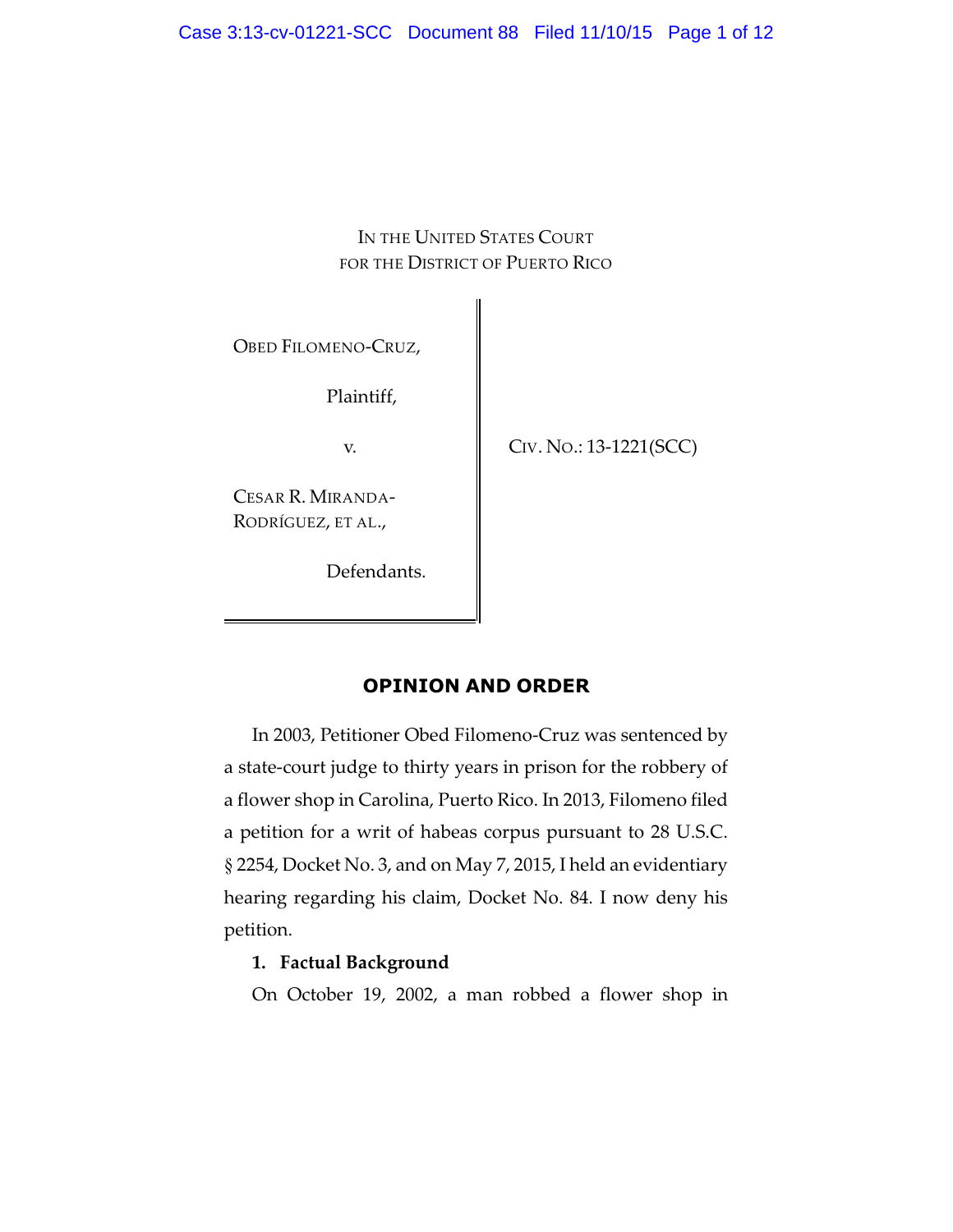| FILOMENO-CRUZ v. MIRANDA-RODRIGUEZ | Page 2 |
|------------------------------------|--------|
|------------------------------------|--------|

Carolina, Puerto Rico. At gunpoint, the store was robbed and the owner and several customers were ordered into the store's refrigerator, where they were left. They emerged sometime later to find the assailant gone.

Agent José Delgado of the Police of Puerto Rico investigated the robbery. Several days after the incident, the flower shop's owner, Milagros Vázquez-Rivera, called him and said that she had seen a television news story about a robbery at a Subway store; she recognized the Subway assailant as the same person who hadrobbed her store. Agent Delgado learned from the agents investigating the Subway robbery that Filomeno was suspected of that crime.

At the time, Filomeno was living at a rehabilitation home called Mount Horeb. Agent Delgado picked him and brought him to the station for a lineup. According to his testimony, he was brought to the station where four individuals who he later learned were the robbery victims—who were presumably there to make identifications in a lineup—were also present.<sup>1</sup>

**<sup>1.</sup>** I have listened several time to Filomeno's testimony about when the witnesses saw him, and I simply cannot tell when or where the sighting took place. In the space of just a few moments, Filomeno made statements suggesting that it happened after he was brought inside the station; outside the station after being removed from a patrol car; and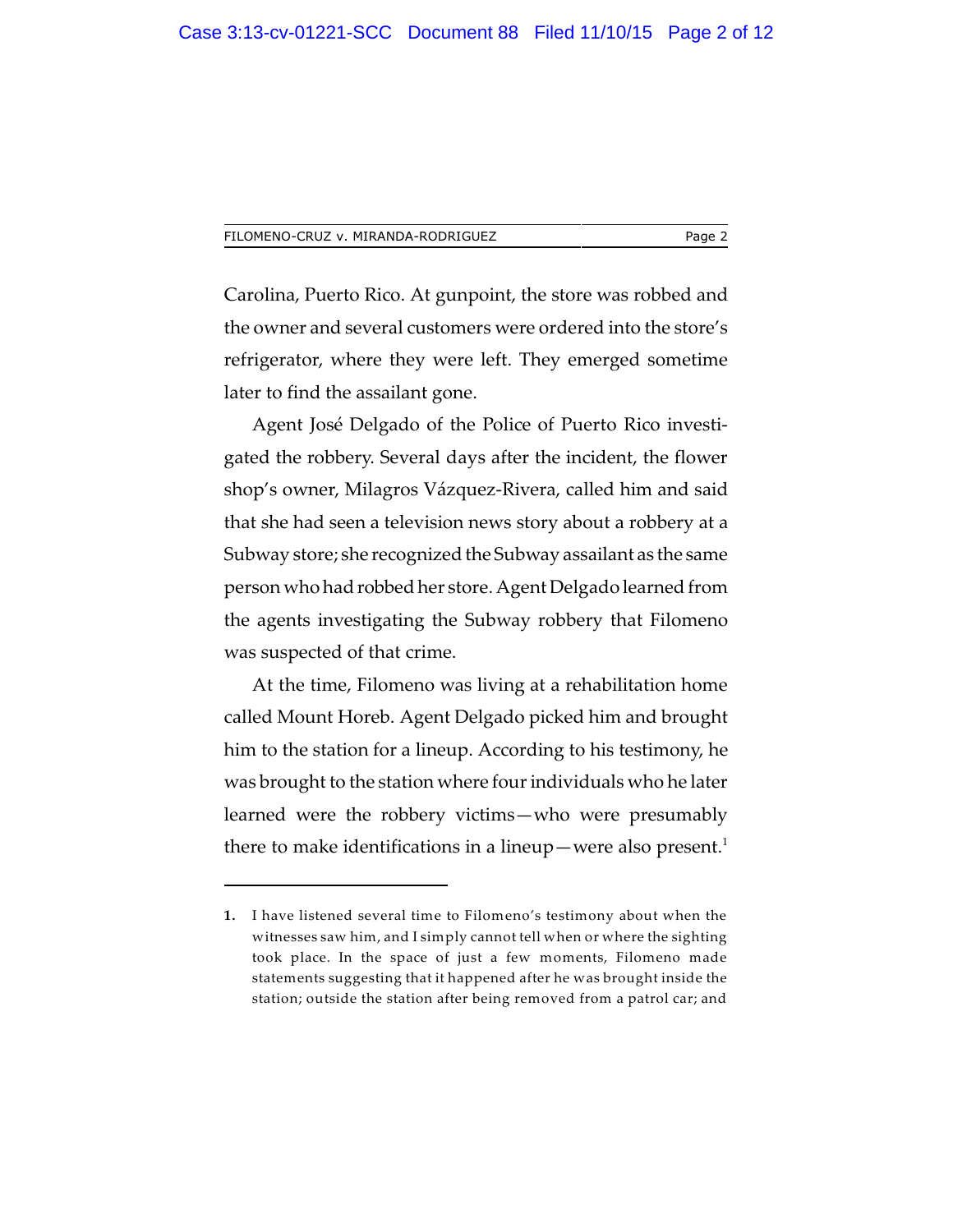All four of those individuals identified him, including the store owner. At Filomeno's trial, the prosecution was based on these witnesses' identifications, which were repeated in court.<sup>2</sup> Filomeno was never charged with the robbery of the Subway, as the complainant in that case ultimately withdrew her identification of Filomeno.

A legal aid attorney was appointed to represent Filomeno. According to Filomeno's testimony, which I found largely credible, this attorney was not diligent in keeping up communications with Filomeno, and he did not consult Filomeno regarding his representation. Indeed, Filomeno denies having

before being put in a patrol car. I cannot resolve which of these statements was correct.

**<sup>2.</sup>** According to Filomeno, the trial testimony of both Vázquez and Agent Delgado indicated that Agent Delgado showed Vázquez several photos of Filomeno before the lineup. *See* Docket No. 29, at 7. These facts, if proved, would have been analytically important. But they were not offered at the hearing, and I cannot take Filomeno's word for the content of the trial transcript, which has never been filed. I understand this decision to have been motivated by the prohibitive cost of translating a 380-page transcript from Spanish. *See id.* at 5 n.2. I am sympathetic to Filomeno and the Federal Defenders on this point, but these facts could have been proved by other means: partial translations of the transcript could have been offered, or Filomeno could have subpoenaed Vázquez and/or Agent Delgado.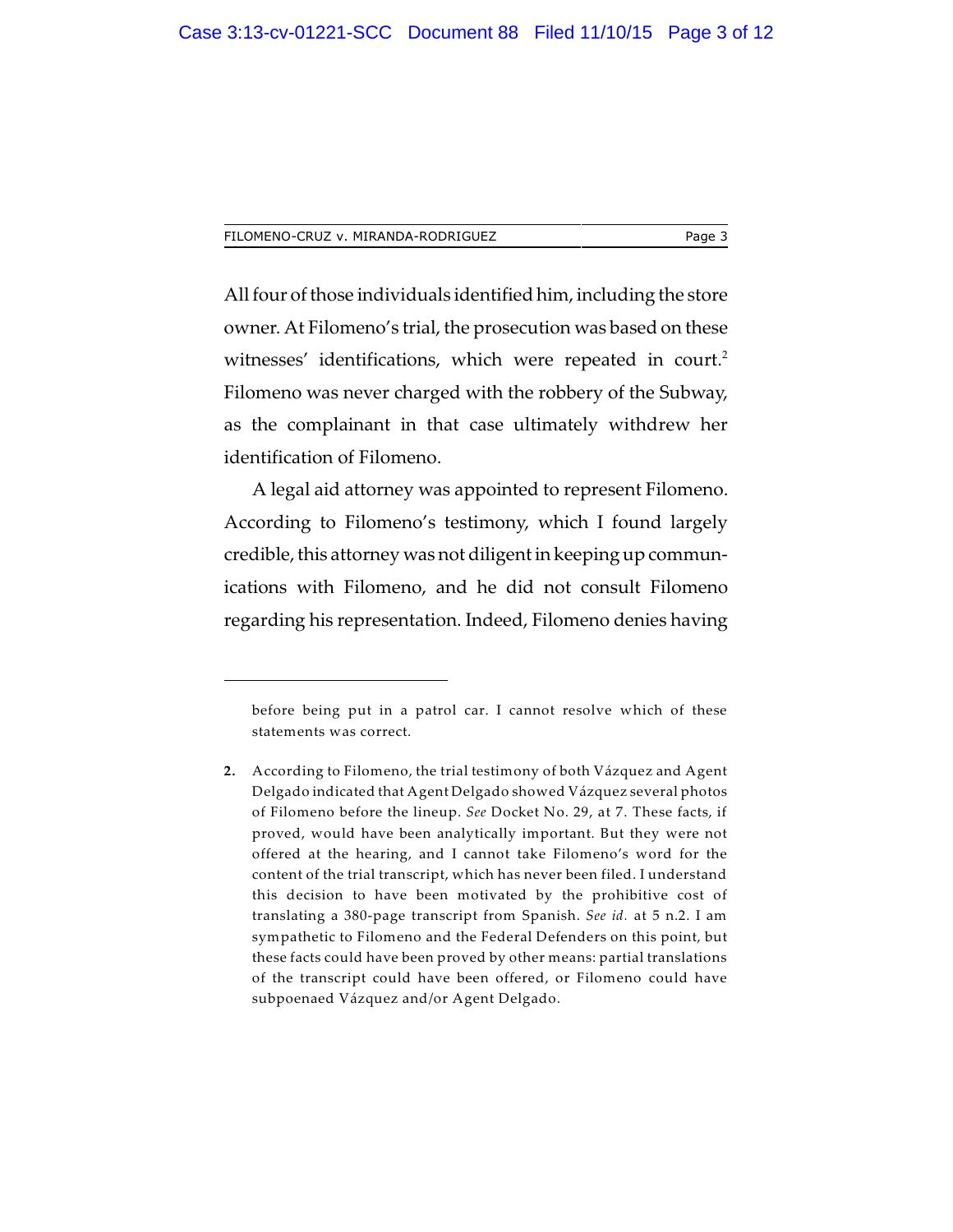| FILOMENO-CRUZ v. MIRANDA-RODRIGUEZ | Page 4 |
|------------------------------------|--------|
|------------------------------------|--------|

had an opportunity to even tell his counsel about the questionable lineup procedure, and the attorney never filed a motion to suppress the identifications.

Despite this lack of communication, Filomeno's counsel performed a sufficient investigation to present an alibi defense at trial: he called several witnesses in an attempt to show that Filomeno was at Mount Horeb at the time of the crime and, in fact, could not possibly left Mount Horeb on account of its security.<sup>3</sup> He called Rebeca Maldonado-Natal, a counselor for the Department of Corrections, who testified about referring Filomeno to Mount Horeb but who could not account for his whereabouts on the day of the robbery; Urbano Ayala-Tañon, the pastor in charge of Mount Horeb, who testified that Filomeno had not left Mount Horeb that day but who was himself not present the day of the robbery; and Edwin García-Pérez, another resident of Mount Horeb, who testified that at the time of the robbery Filomeno was with him in the Mount Horeb kitchen preparing lunch. At the hearing, Filomeno testified that had he been asked by his lawyer, he would not

**<sup>3.</sup>** Filomeno's counsel also called the agent in charge of the Subway investigation, who testified that the complainant had recanted her identification of Filomeno.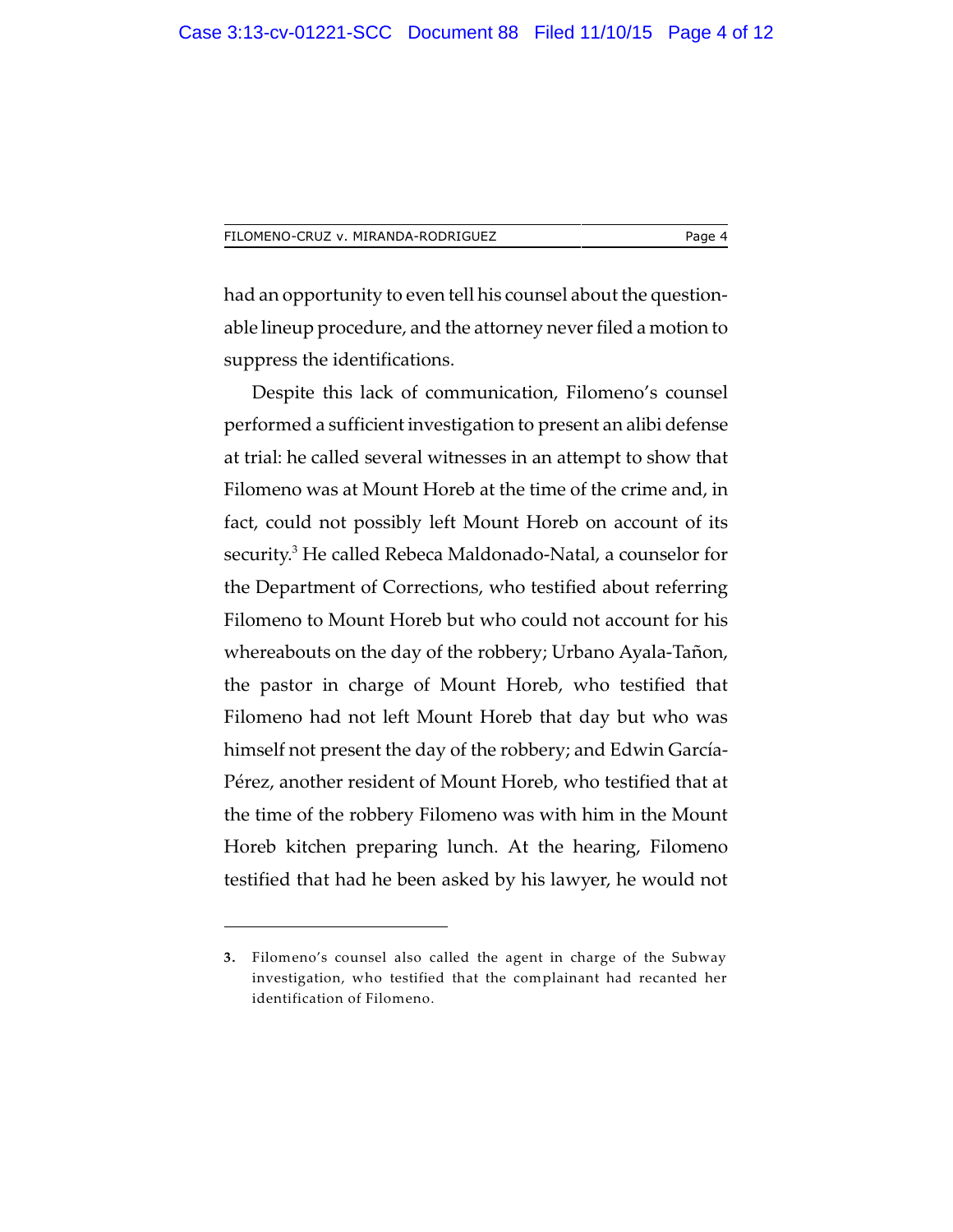| Page 5 |
|--------|
|        |

have supported calling any of these witnesses—Maldonado and Ayala because they were not present, and García because a jury would not have believed the word of a drug addict. Filomeno does not say who we would have called, however, or what defense he would have liked to see instead. $4$ 

## **2. Analysis**

Filomeno argues that his trial counsel rendered ineffective assistance of counsel which harmed him several ways. He spends most of his time on a claim that the attorney should have moved to suppress the identification testimony, but he also points to supposed errors in the attorney's decisions regarding which witnesses to call and his general failure to investigate the case. Filomeno has not met his burden as to any of these claims.

### **2.1 The Lineup**

On direct appeal, Filomenochallenged the victims' identification testimony, arguing that it should have been suppressed. The court of appeals rejected this challenge, agreeing with the Court of First Instance that even if there had been procedural

**<sup>4.</sup>** Filomeno has at all times proclaimed his innocence in the flower shop robbery, and he testified that he would not have accepted any plea deal on account of this fact.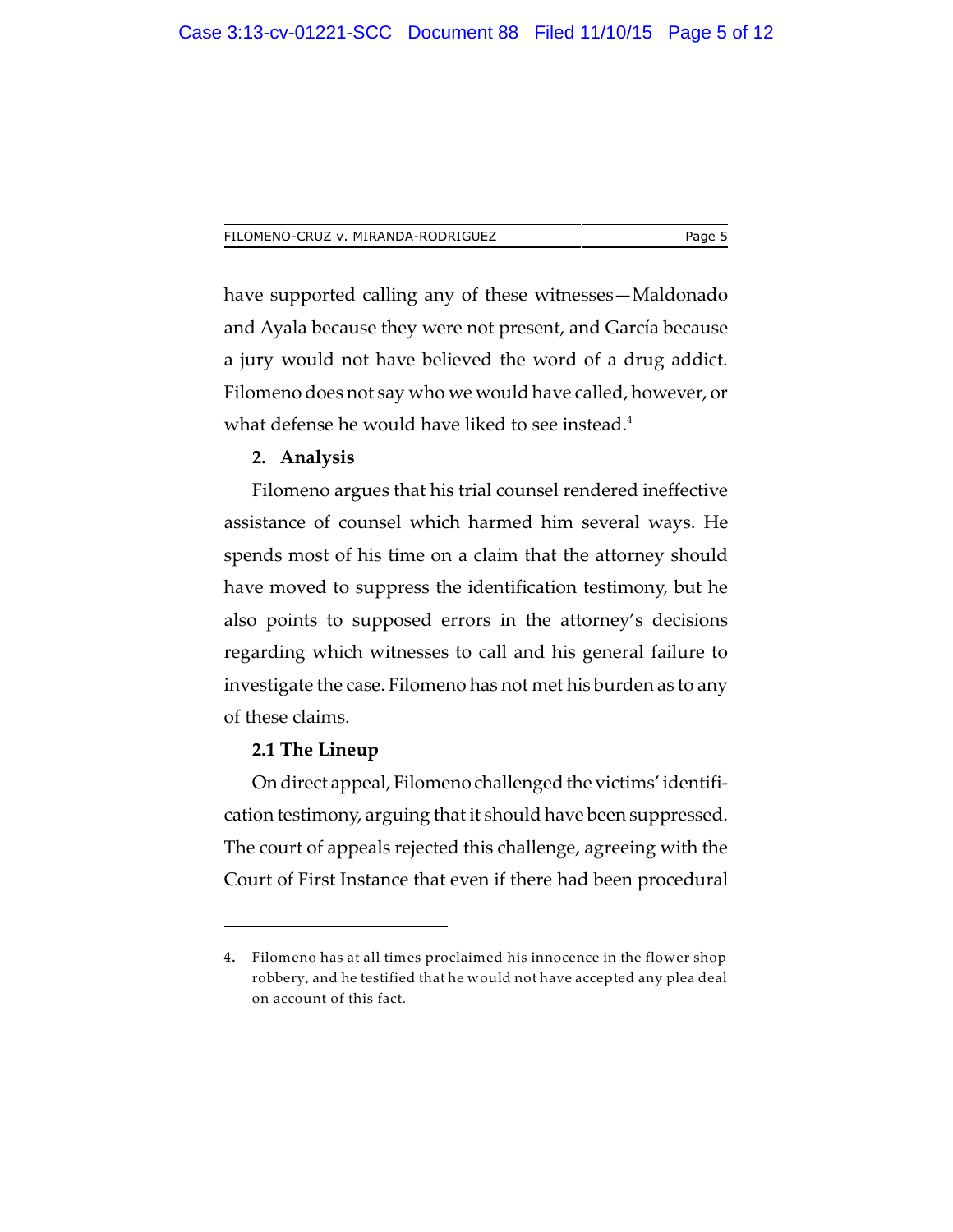irregularities in the lineup, the victims' trial identifications would nonetheless have been valid. Resp.'s Exh. A. This may suffice to bar Filomeno's claim under 28 U.S.C. § 2254(d), which forbids in most circumstances petitions by state prisoners regarding claims rejected on the merits by the state court. I cannot tell whether this is true, however, because the materials submitted at the hearing do not show whether the argument that Filomeno now makes—that his attorney's poor investigation prevented a challenge to the lineups based on suggestiveness—was presented to and decided by the state court. I need not resolve this question, however, because even if it was not, Filomeno is not entitled to relief.

To prevail on a claim of ineffective assistance of counsel, a petitioner must show that his attorney's conduct "fell below an objective standard of reasonableness." *Strickland v. Washington*, 466 U.S. 668, 688 (1984). The petitioner must also prove that he was prejudiced by his counsel's mistake. *Id.* Here, I will not address the question of whether Filomeno's counsel erred, because I find that Filomeno cannot show prejudice in any case.

To show prejudice from a failure to file a suppression motion, the petitioner must "prove that his . . . claim is merito-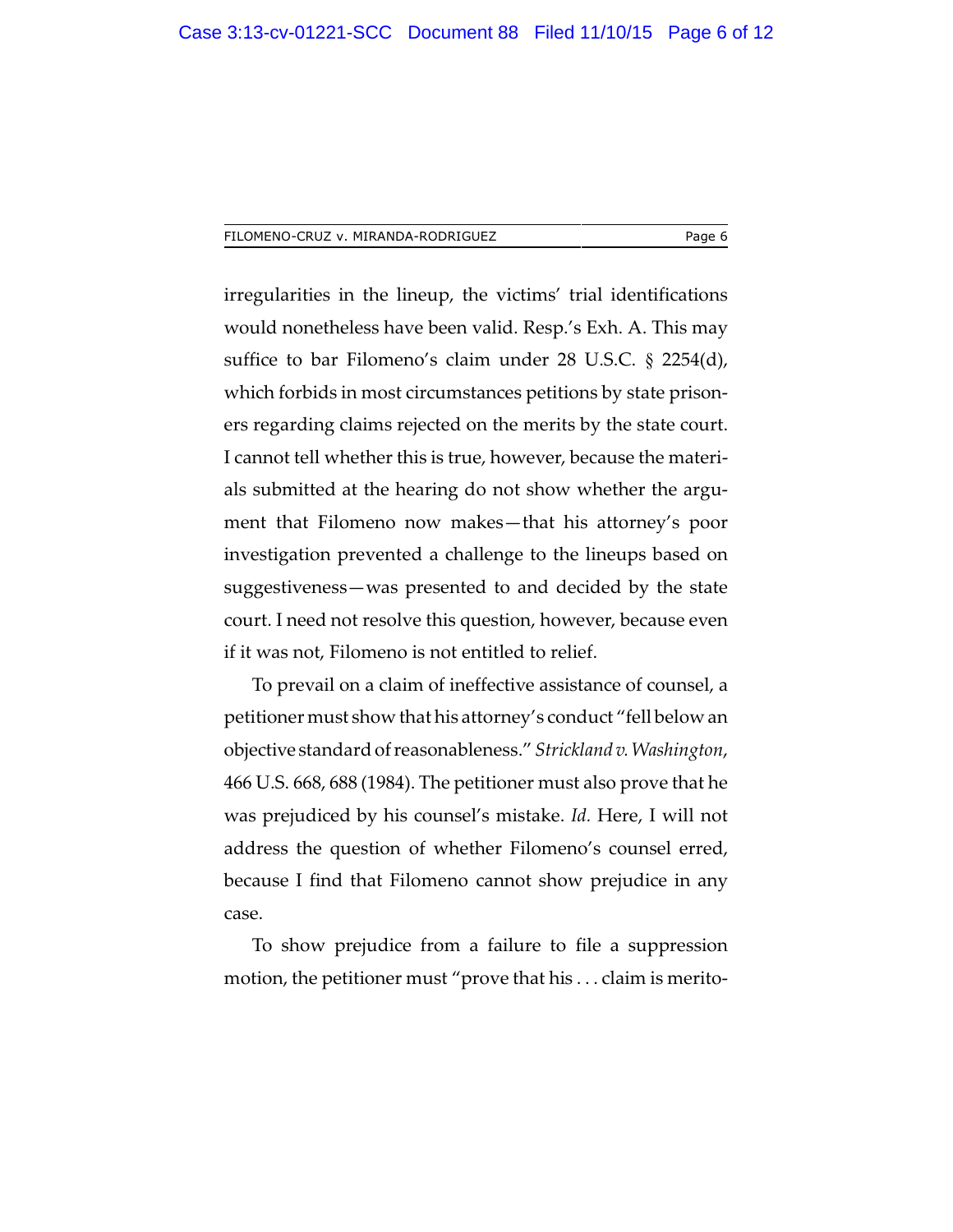#### FILOMENO-CRUZ v. MIRANDA-RODRIGUEZ FILOMENO-CRUZ Page 7

rious *and* that there is a reasonable probability that the verdict would have been different absent the excludable evidence." *Kimmelman v. Morrison*, 477 U.S. 365, 375 (1986). The problem for Filomeno is that even if all of his testimony is taken as true, it does not suffice to prove that the lineup violated the Constitution. The Supreme Court has held that lineups may offend due process only if the "suggestive circumstances" that make them problematic are "arranged by law enforcement." *Perry v. New Hampshire*, 132 S. Ct. 716, 730 (2012). Where the circumstances of the identification are "not police-rigged, any dispute about the identification's reliability is for the jury." *United States v. Correa-Osorio*, 784 F.3d 11, 19 (1st Cir. 2015). Here, Filomeno testified that he saw the victims at the police station, but based on his testimony I cannot say whether this created suggestive circumstances, much less whether those circumstances were created by the police. That is, he did not testify about whether the victims saw him, nor did he testify about the layout of the police station so that the Court could understand whether these facts were, for example, simply the result of everyone being in a small office; he did not testify about how many other people were present, or whether they included the other individuals in the lineup; he did not testify about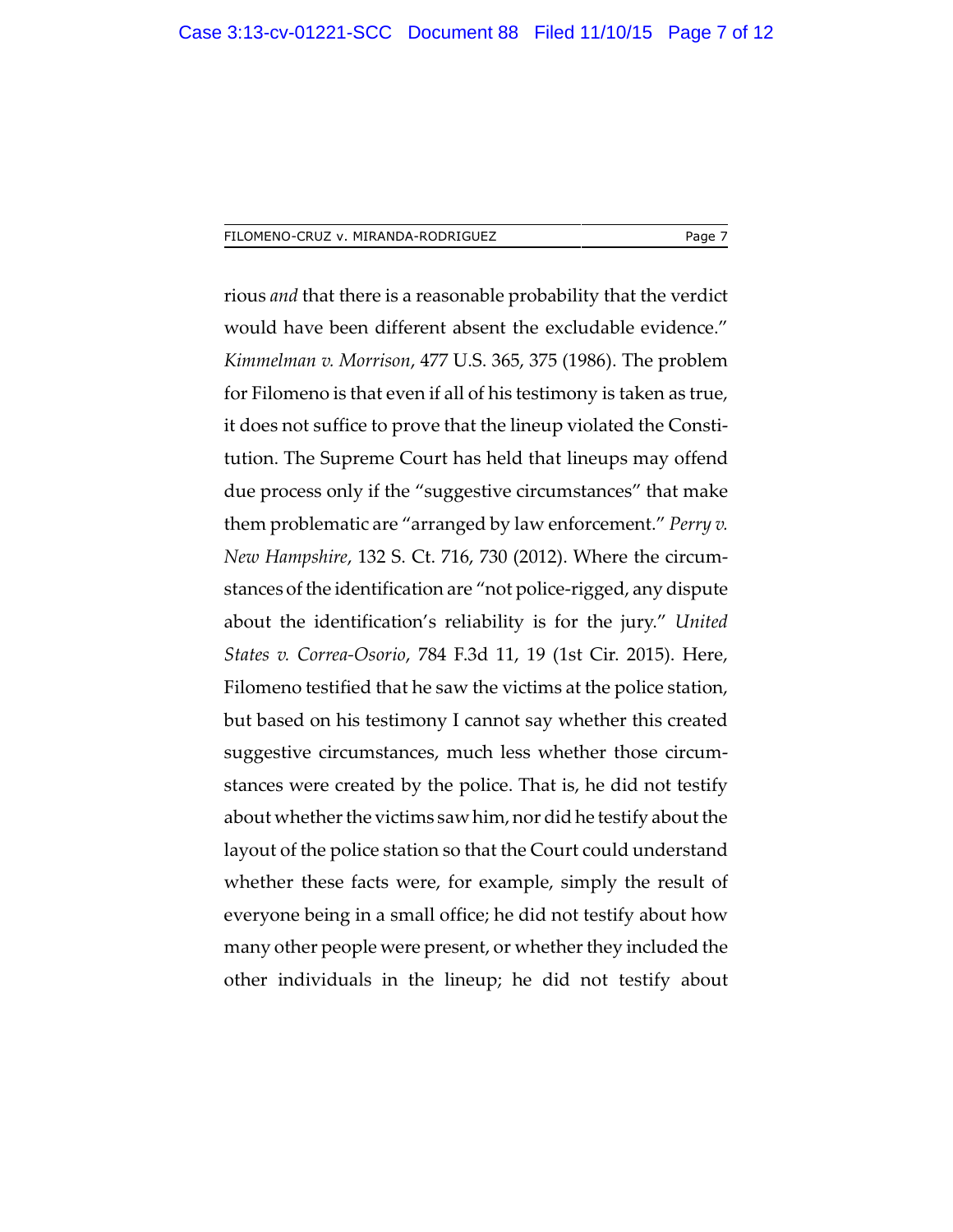whether he was handcuffed, or whether there were other circumstances that would have indicated to the victims that he was under special suspicion; and most importantly, he could not have testified as to whether the police put the victims and Filomeno together in the same place on purpose, and he did not subpoena those officers so that the Court would have an opportunity to consider their credibility.<sup>5</sup> On these facts, I could not reasonably find either suggestiveness or police arrangement in the lineup. $6$  Given that proving prejudice was Filomeno's responsibility, I conclude that his testimony was simply too thin a basis on which to find that he would have prevailed on his suppression argument had it been properly

**<sup>5.</sup>** In his amended petition, Filomeno suggests that he was seen outside the police station as he emerged from a patrol car. If the other witnesses were simply waiting there of their own accord, it seems rather unlikely that the sighting (if the witnesses indeed saw Filomeno) was police arranged rather than a coincidence. But of course I do not know where Filomeno was, or even whether it was before the lineup.

**<sup>6.</sup>** The First Circuit has explicitly reserved the question of whether, under *Perry*, the police-arranged suggestiveness must be intentional. *United States v. Espinal-Almeida*, 699 F.3d 588, 603 n.16 (1st Cir. 2012). Filomeno's amended petition does not cite *Perry* or even mention the requirement that suggestive circumstances be police-arranged. *See* Docket No. 29. Unsurprisingly, then, neither does it address whether that arrangement must be intentional.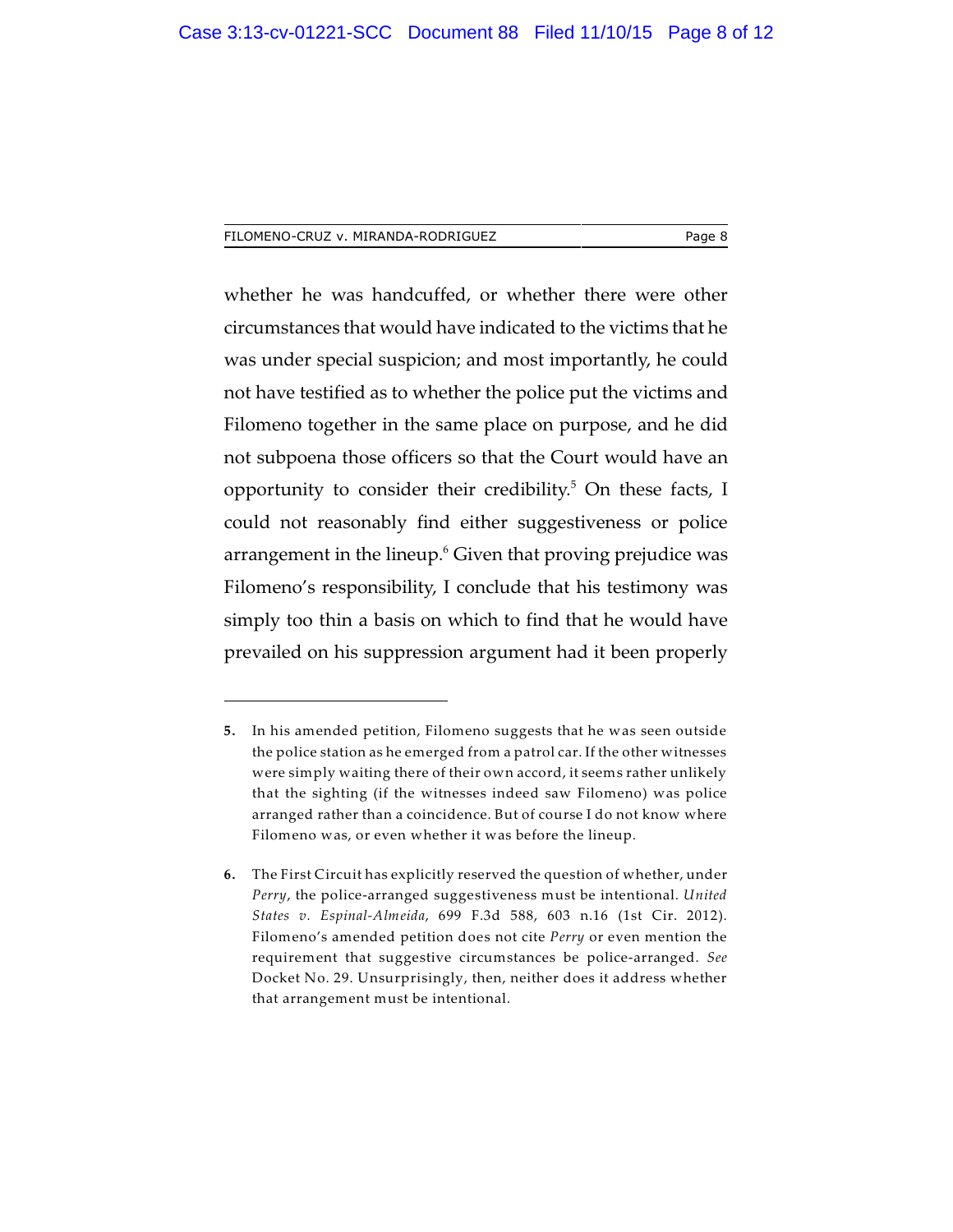presented to the trial court.<sup>7</sup>

### **2.2 The Trial Witnesses**

Filomeno also argues that his counsel erred in calling the witnesses he did at trial. Filomeno did not call his trial counsel as a witness, so I have no actual evidence of his strategic thinking. It is apparent, however, that he was trying to construct for Filomeno an alibi defense. Plainly, this defense was unsuccessful, however, and Filomeno was convicted. Nonetheless, I see no route to relief for Filomeno on this claim.

Decisions about which witnesses to call—and what kind of defense to make—are generally given to the attorney's discretion, and challenges to such decisions are considered skeptically. *Pina v. Maloney*, 565 F.3d 48, 55–56 (1st Cir. 2009). It is thus not especially relevant whether Filomeno himself would have called any of the witnesses that his lawyer called; rather, the question is whether the lawyer made a strategic

**<sup>7.</sup>** The allegations in the amended petition regarding the police showing the store owner pictures of Filomeno prior to the lineup would likely be both sufficiently suggestive and police-arranged to satisfy *Perry*. However, given that same conduct did not taint the other witness's identifications, it is highly unlikely that the jury would have reached a different conclusion had the owner's testimony been excluded for this reason.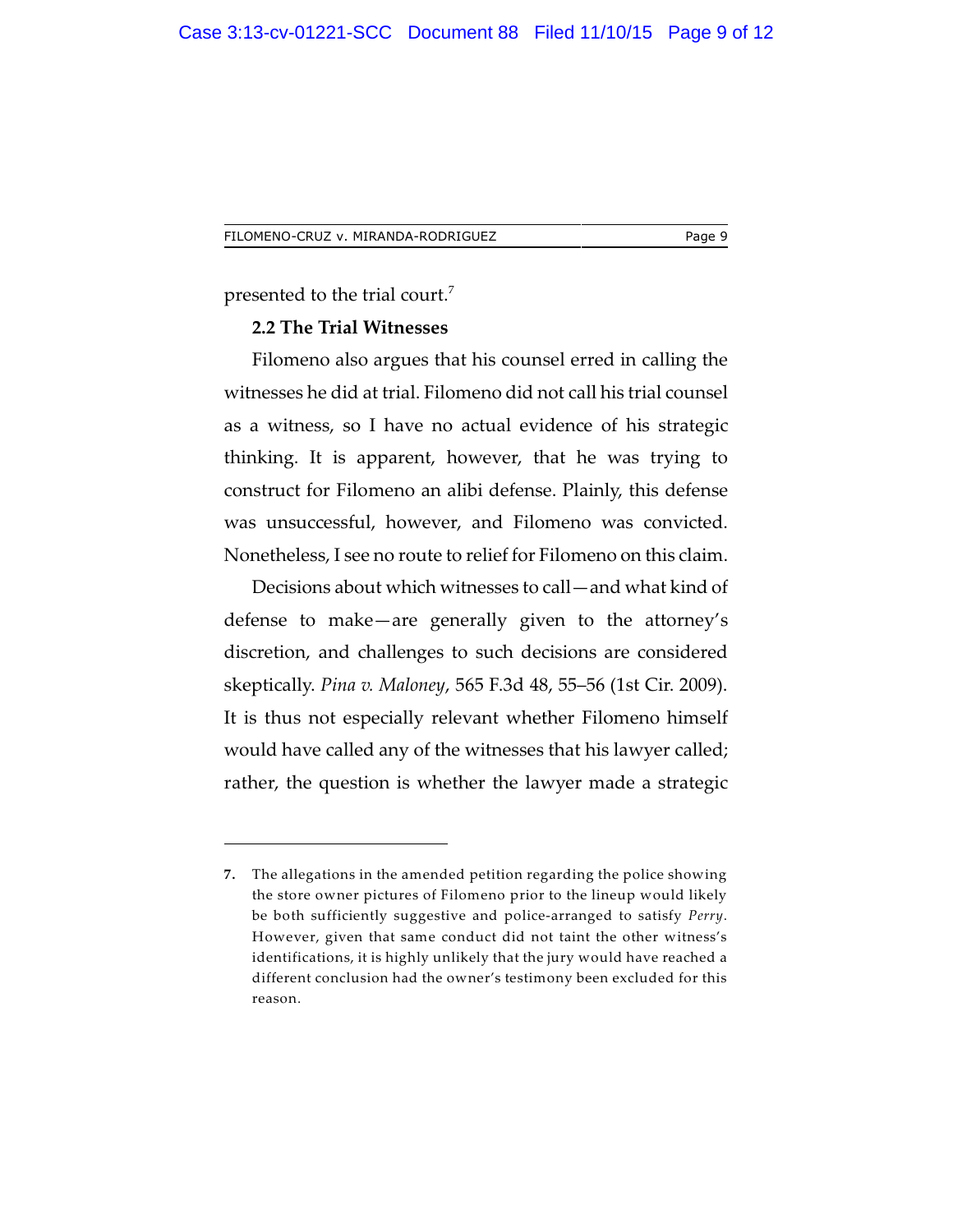#### FILOMENO-CRUZ v. MIRANDA-RODRIGUEZ enterprise of the Page 10

decision after a complete investigation of the facts. *Id.* at 55. This question is difficult to answer. To be sure, Filomeno's testimony that his counsel essentially never asked him questions about the facts suggests that an insufficient inquiry was made; on the other hand, the attorney must have conducted *some*investigation to have found the alibi witnesses that he did. And resolving this conflict is difficult in the absence of the attorney's testimony: I have no idea what he did or why he did it.

Additionally, Filomeno has not shown any prejudice from the calling of these witnesses. The testimony of Ayala and Maldonado perhaps did not do Filomeno as much good as his counsel would have liked—neither was present on the day of the robbery, so they could not specifically testify to his whereabouts—but neither did they testify to any facts that actually hurt Filomeno or made his conviction more likely. And García's testimony was the most direct evidence of Filomeno's innocence that he could have hoped for. As any defense attorney knows, calling a drug addict and felon is a risky move, but in certain circumstances it may also be a necessary one. Filomeno's lawyer plainly thought the circumstances weighed in favor of calling García, and knowing what I know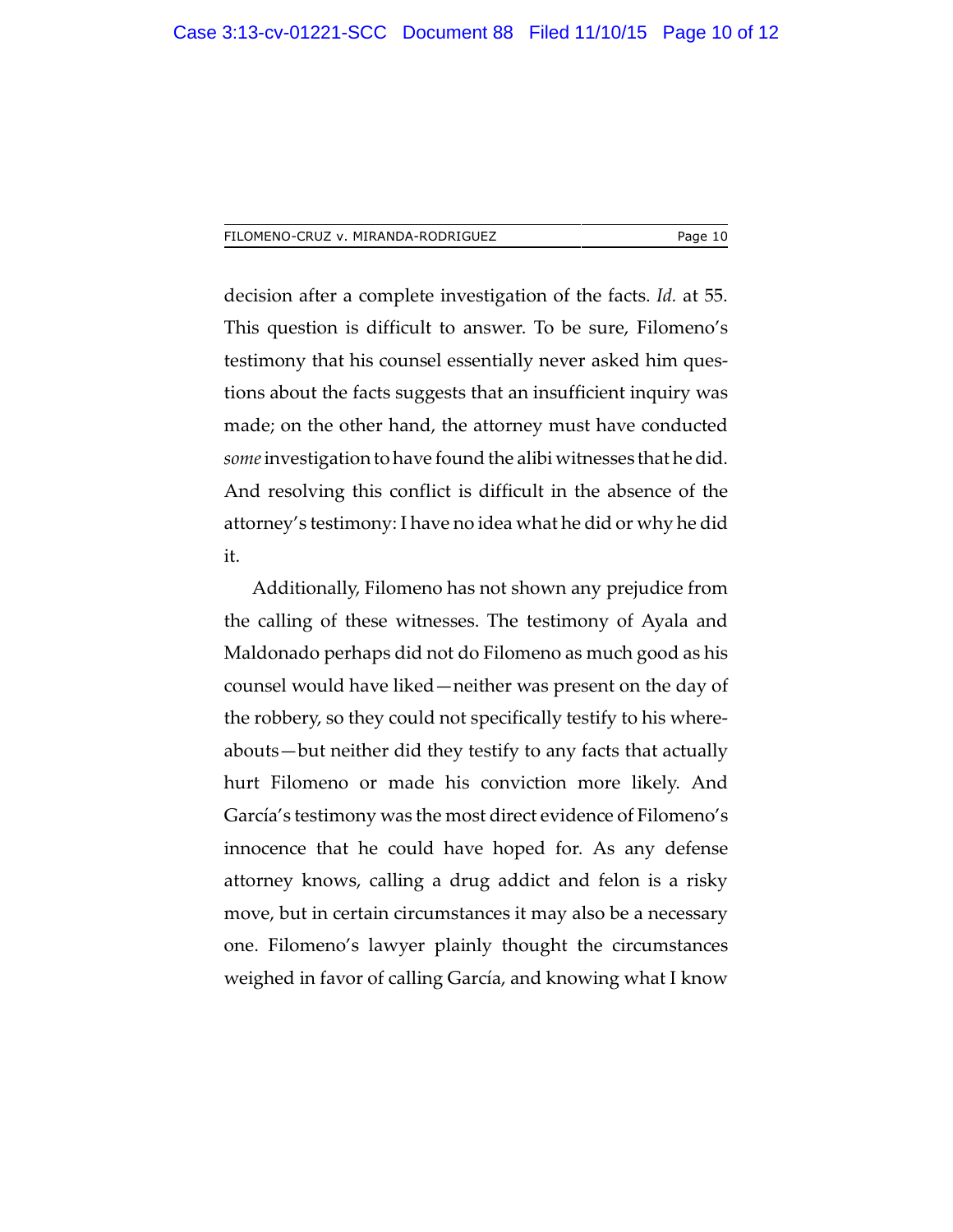#### FILOMENO-CRUZ v. MIRANDA-RODRIGUEZ enterprise of the Page 11

about the facts I am inclined to think this was the right call. After all, if García did not testify, what defense was Filomeno left with? It would have been the word of five eyewitnesses standing uncontradicted. And given that Filomeno testified that he would not have under any circumstances taken a plea, the inevitable result of such a scenario would have been conviction. Not calling the alibi witnesses would not have changed the trial's result. I thus deny Filomeno's motion on these grounds.

#### **2.3 Other Matters**

In his amended petition, Filomeno also points to other alleged prejudice suffered as a result of his attorney's failure to undertake a sufficient factual investigation. For example, he argues that the lawyer failed to "investigate potentially exculpatory evidence, such as the video of the fast food robbery, or the original police Incident Report." Docket No. 29, at 18. But neither this video or the incident report were admitted at the hearing, and so it is impossible to conclude that Filomeno suffered prejudice as a result of his attorney's failure to discover either piece of evidence.

Similarly, Filomeno argues that his lawyer "failed to make proper objections to inadmissible, prejudicial testimony by